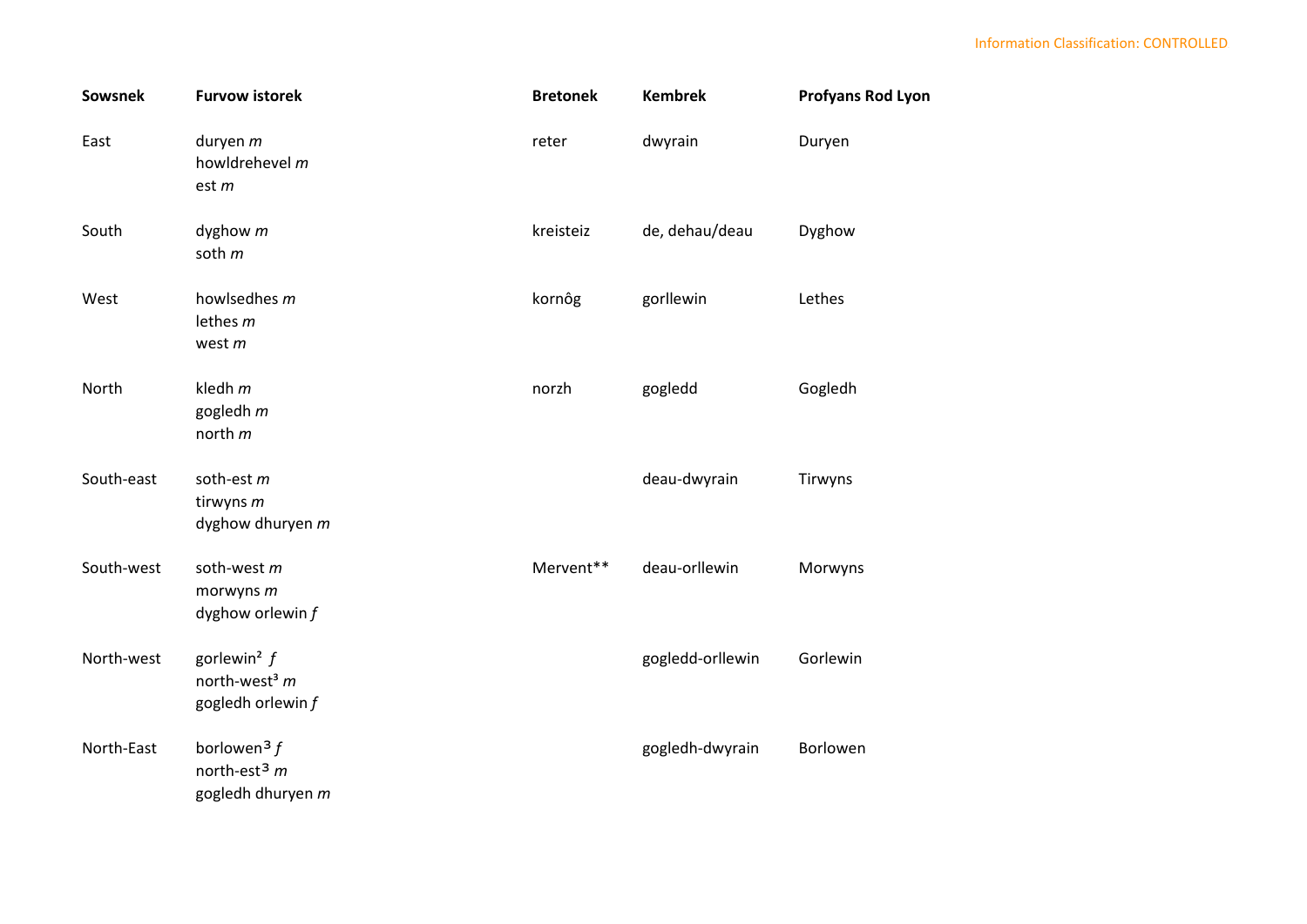ESE tirwyns duryen *m* Tirwyns-duryen SSE tirwyns dyghow *m* Tirwyns-dyghow *m* Tirwyns-dyghow SSW morwyns dyghow *m* Morwyns-dyghow WSW morwyns lethes *m* Morwyns-lethes WNW gorlewin lethes *m* and the contract of the contract of the contract of the contract of the contract of the contract of the contract of the contract of the contract of the contract of the contract of the contract of th NNW gorlewin steren *m* Gorlewin-steren<sup>4</sup> Gorlewin-steren<sup>4</sup> NNE borlowen gogledh *m* Borlowen-gogledh *m* Borlowen-gogledh and the Borlowen-gogledh borlowen and the Borlowen-gogledh ENE borlowen duryen *m* Borlowen-duryen

\*dhuryen in GM2009 \*\*lit. sea wind

³GM2009 ⁴based on Breton, refers to the north star <sup>1</sup>17th Century. Attested in Carew, it refers to the Seven Stones reef ²GM2009 this may have been taken from Welsh by Lhuyd. Also in Pryce

The signage panel uses Est, Soth, West and North. Gogledh is used for streets which run in north/south direction

**As discussed north, south, west, east and compounds are 'navigational' whereas the others are 'historical'**